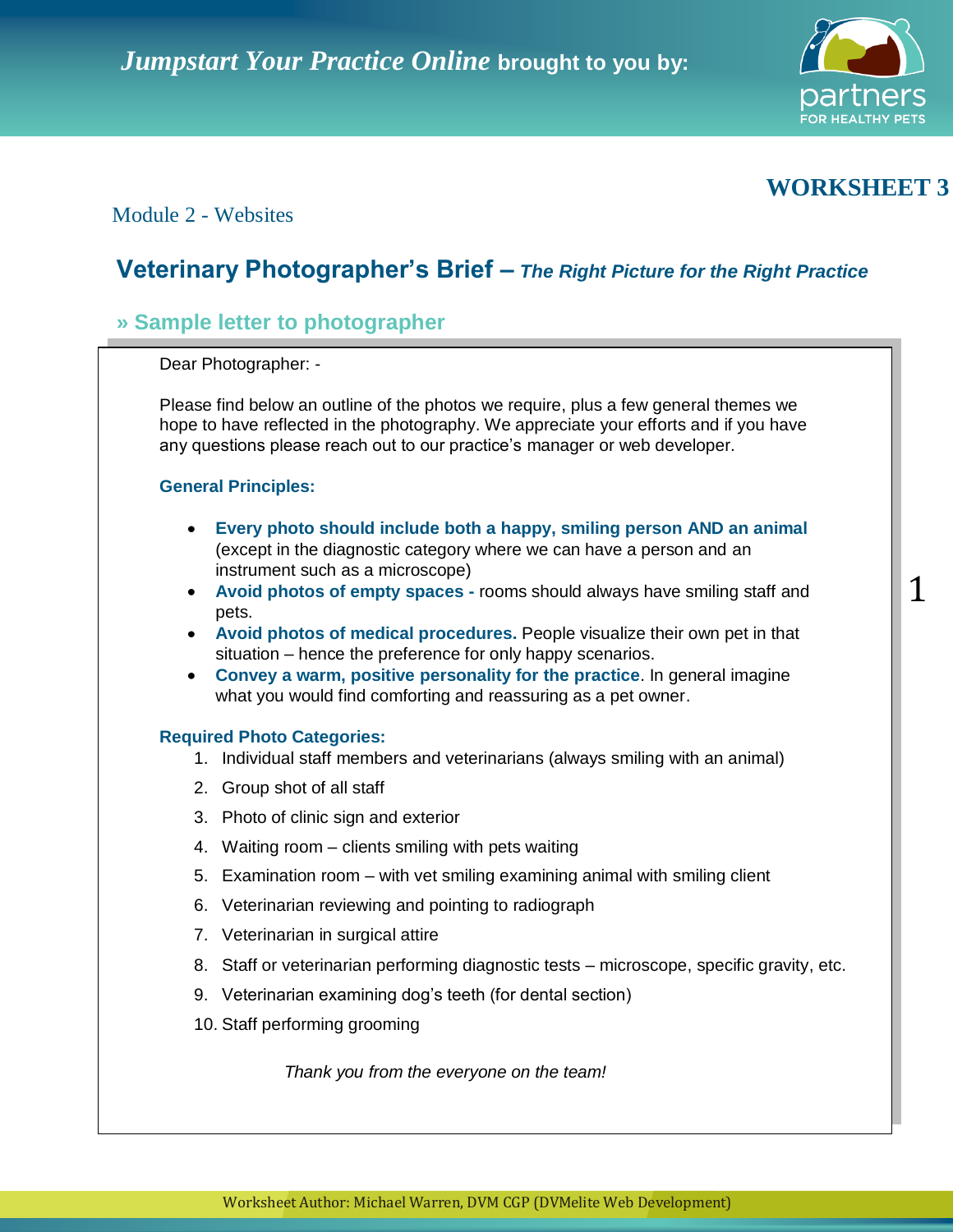

# » Examples for interior pages:

**1. Each staff member and veterinarian (smiling with animal)**

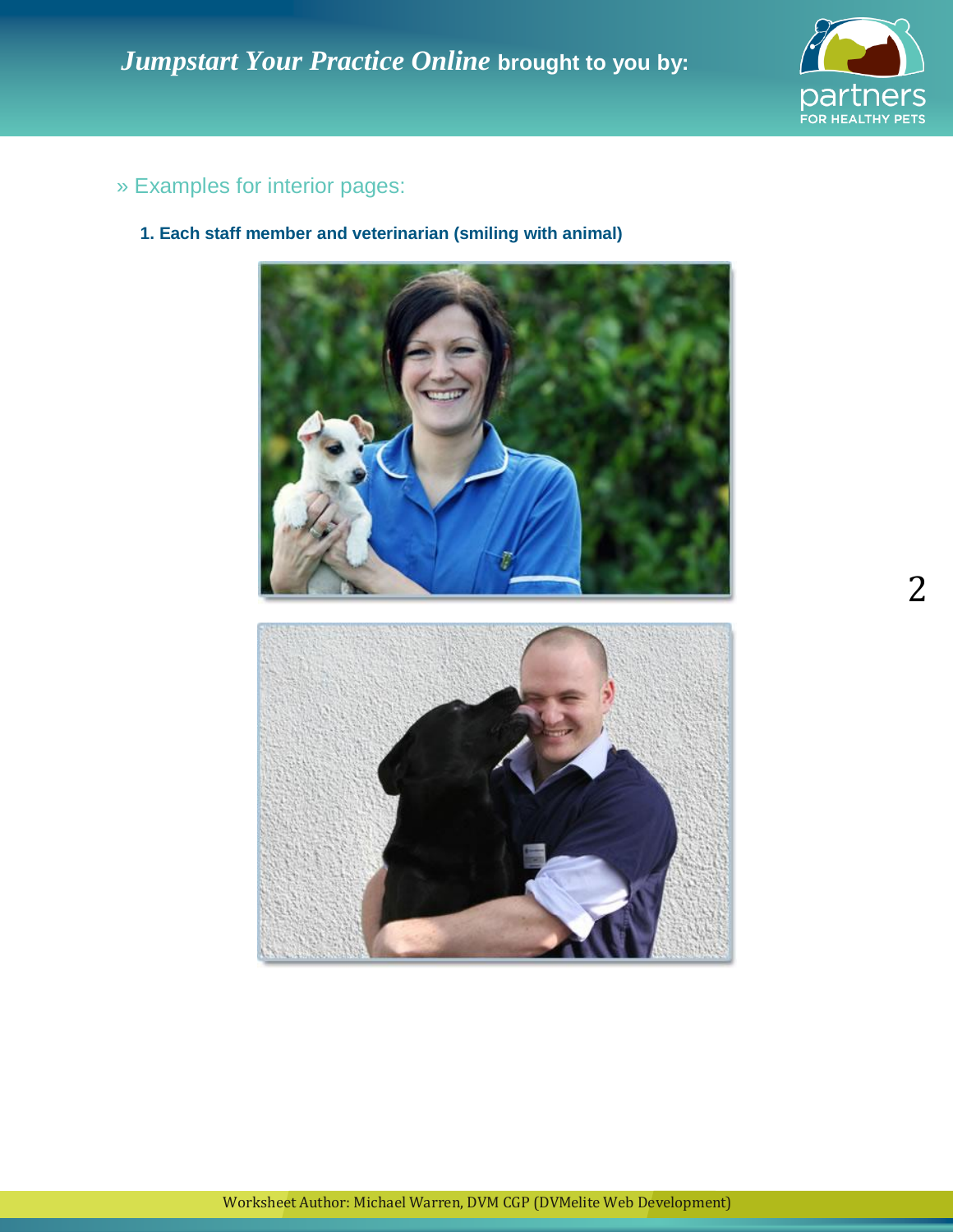

**2. Group shot of entire clinic staff (staff + veterinarians)**



## **3. Photo of clinic sign and exterior**

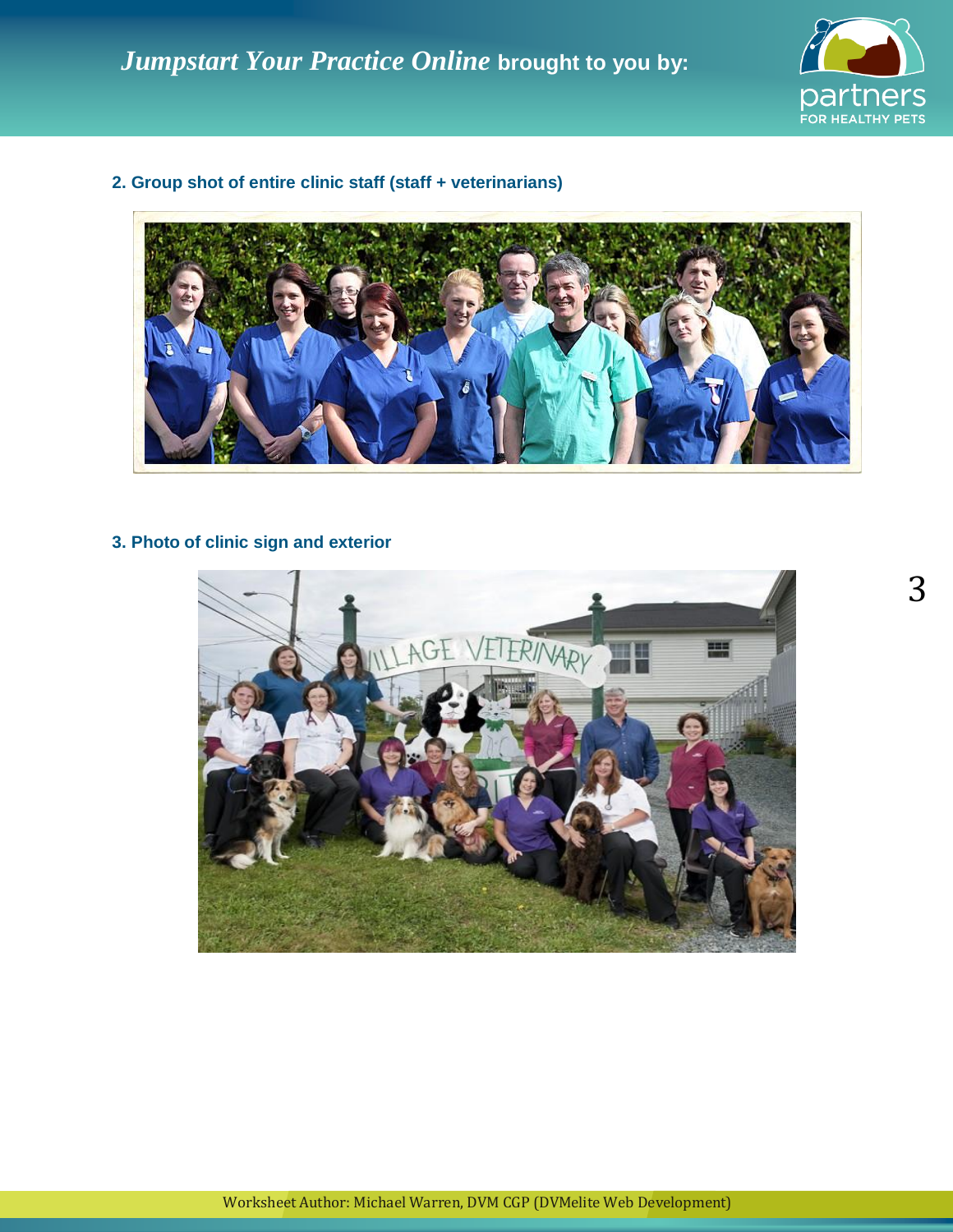

4

# щ ź.

# **4. Waiting room – clients smiling with pets waiting**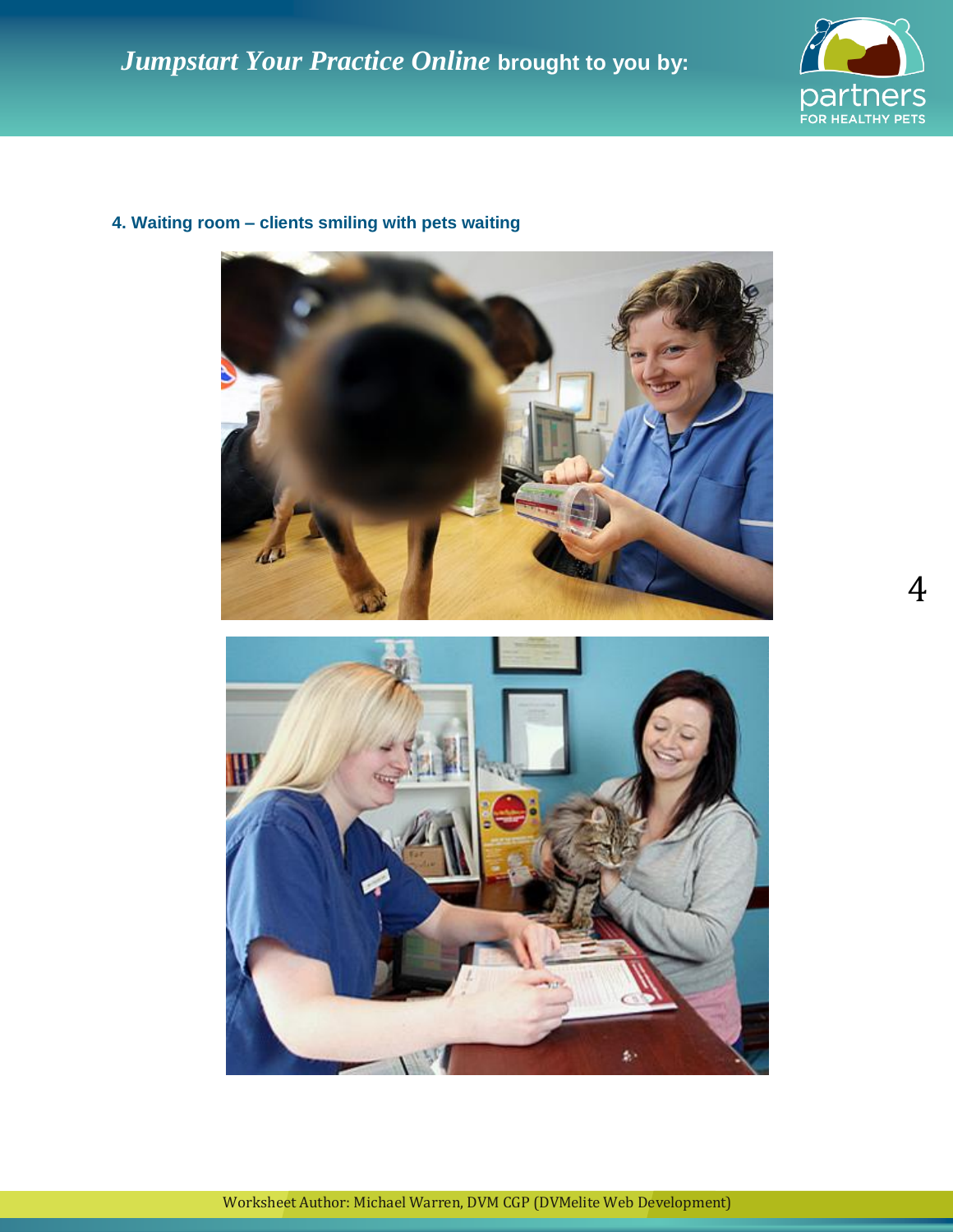

## **5. Exam room – with vet smiling while examining**





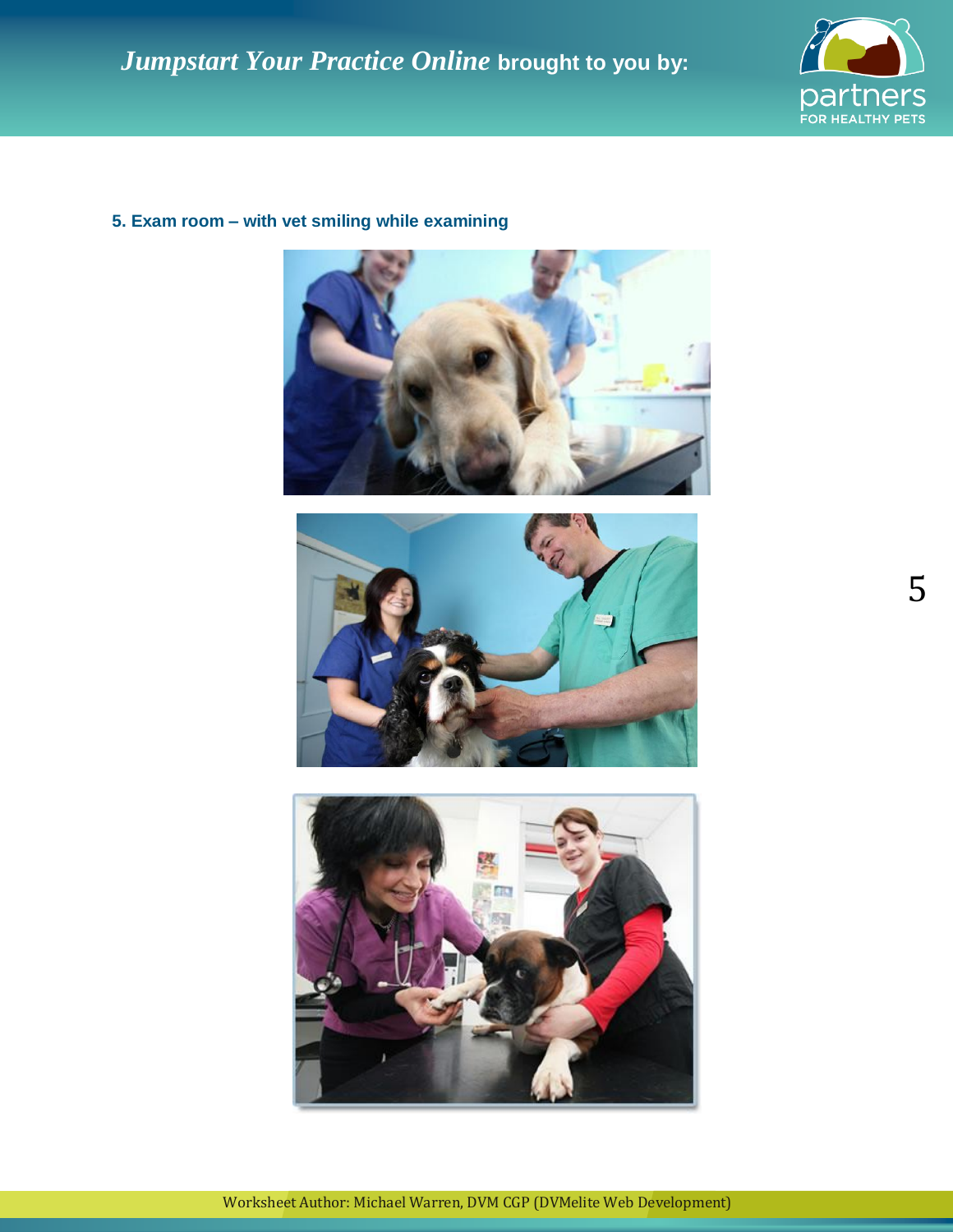

6



## **6. Photos of specialty services (as per clinic)**

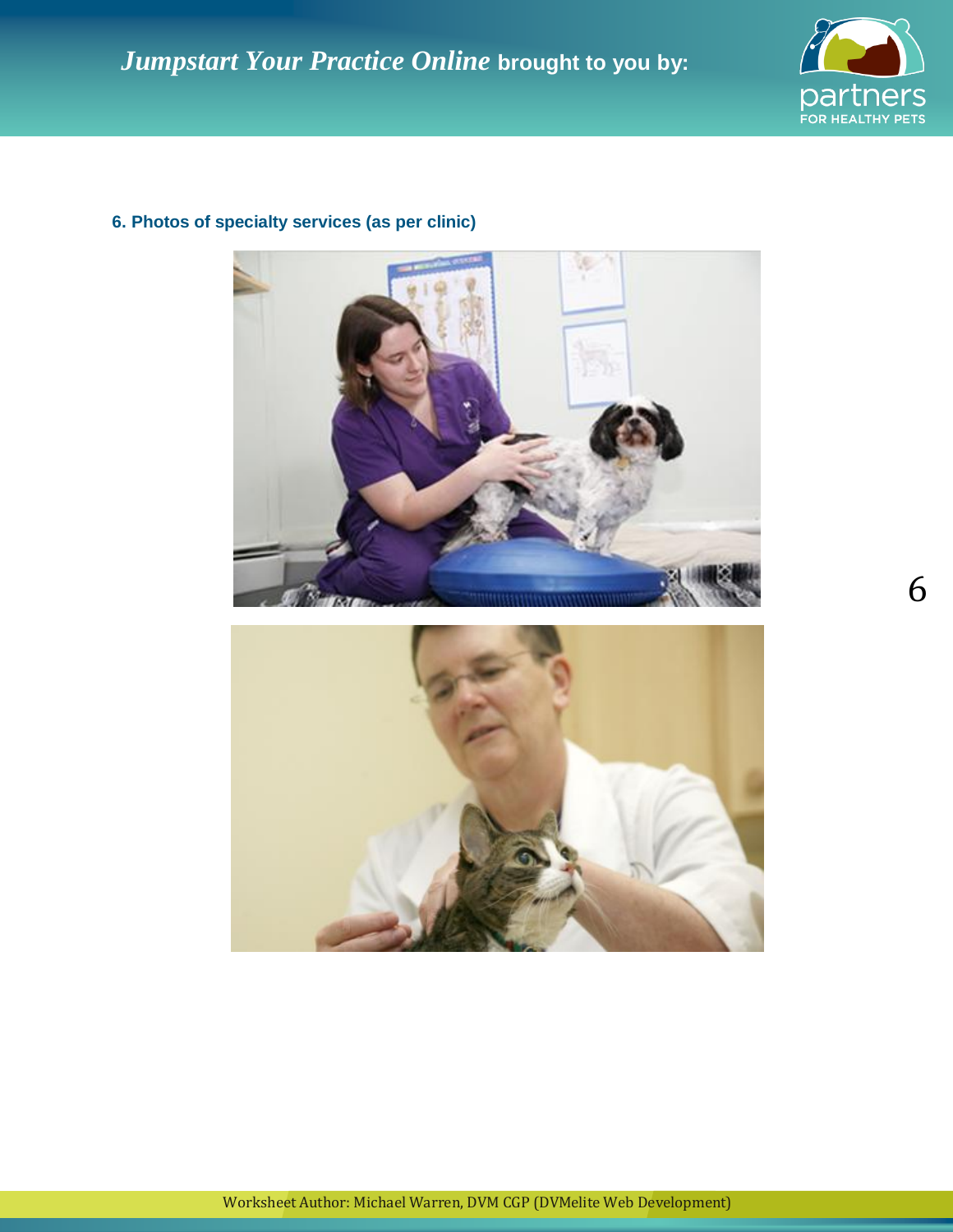



# **7. Veterinarian pointing to radiograph**

**8. Veterinarian in surgical attire (and then smiling vet with animal to reassure safety)**



7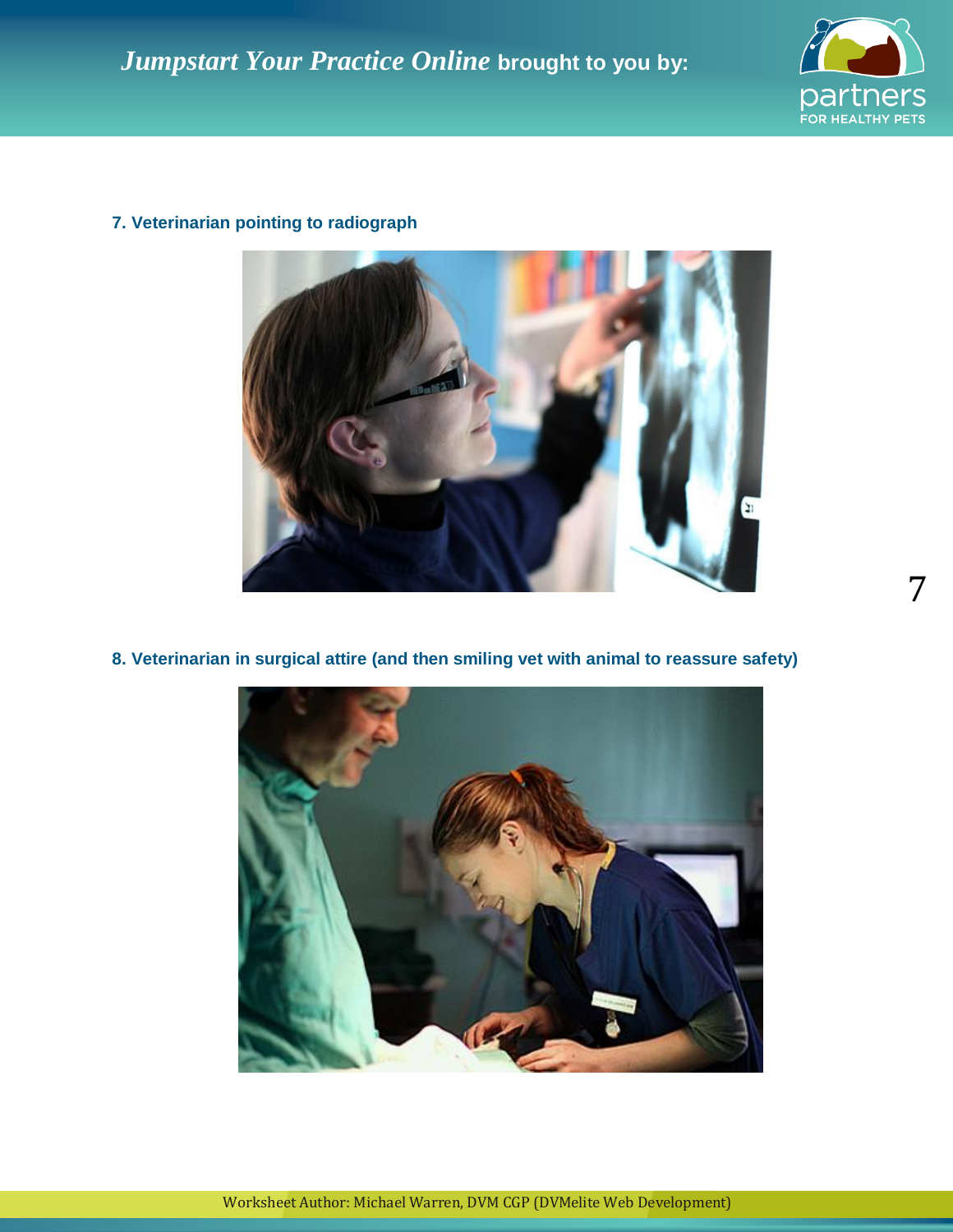

## **9. Staff or veterinarian performing diagnostic tests**



**10. Veterinarian examining dog's teeth**